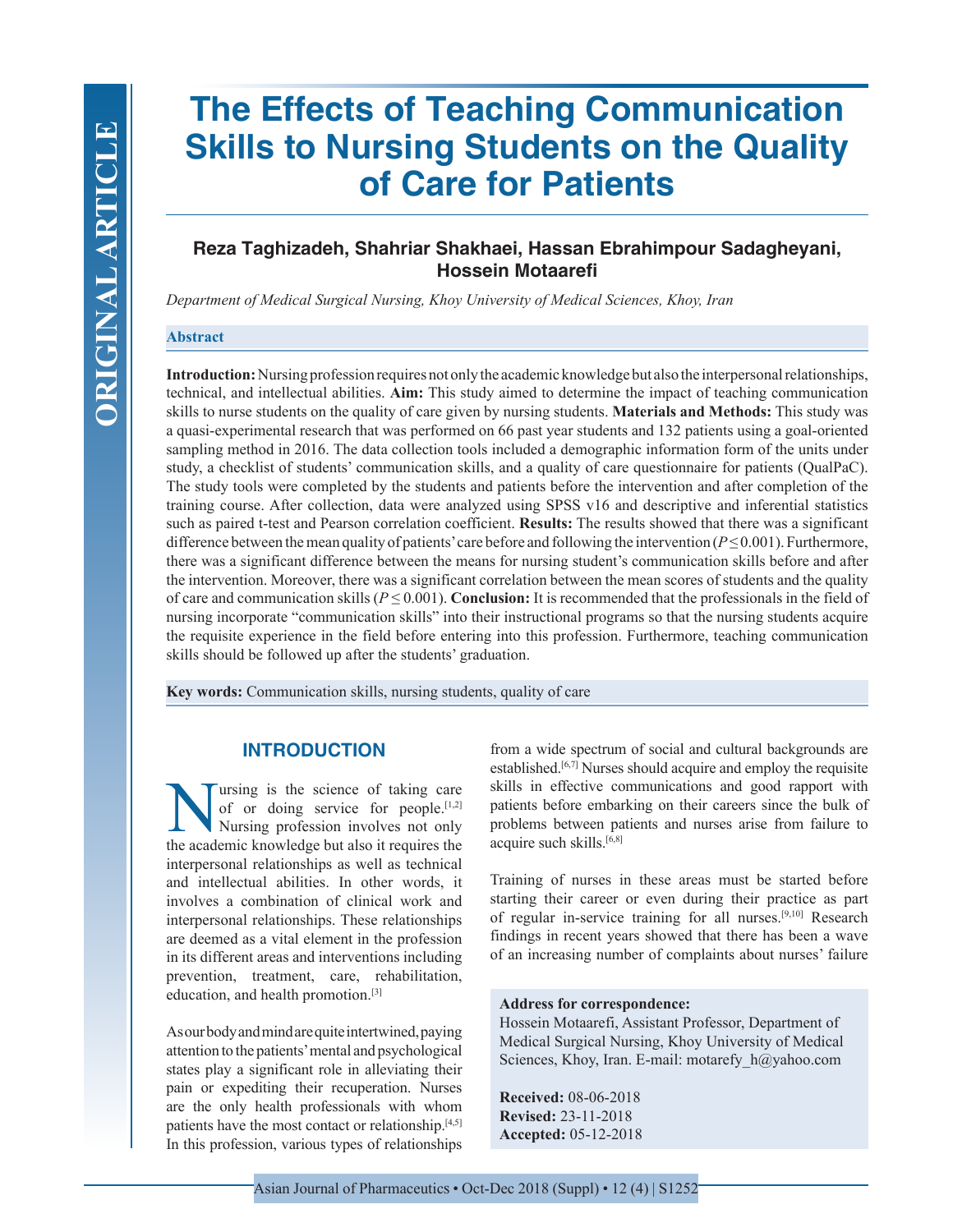to develop good relationships with patients as well as the health professionals' negligence in this respect. This has been confirmed by the department of health in 2013.[11,12]

Advances in medical sciences along with a large number of academic publications and professional knowledge, and health-care professionals' failure to keep pace with these developments, in addition to lack of academic education, have led to inadequate social and communication skills in dealing with patients among graduates. In fact, real health services will be feasible only when nurses and all health service providers have all acquired the necessary social and communication skills and are familiarized with the culture, traditions, and social etiquettes of their own societies during and following their graduation.[13,14]

University professors play a key role in employing proper interpersonal relationship skills, and they can provide the appropriate conditions for the promotion of learning on the part of students in a way that a great number of colleges and institutes these days require that all their students pass at least a two-credit course on interpersonal skills.[15-18]

The researcher, during the course of 10 years of professional expertise as a nursing instructor, believes that the most salient shortcoming of nursing students which has resulted in widespread discontent among hospitals health professionals with these students' performance - is their failure to establish a good relationship with the patients and other health professionals in different wards. The current study sought to examine the effects of teaching communication skills to nurse students on the quality of care given by students in the Islamic Azad University of Mahabad.

## **MATERIALS AND METHODS**

The present study is a quasi-experimental pre-test and posttest research that was performed on 66 past year students of the Islamic Azad University of Mahabad in Imam Khomeini Hospital and 132 patients using a goal-oriented sampling method in 2016. The criteria for entering the study include not having a record of participation in communication skills training courses, entering an internship in the field, and willingness to participate in the research. Exclusion criterion was the absence in more than one session in the communication skills training course. The data collection tools included a demographic information form of the units under study, a checklist of students' communication skills, and a quality of care questionnaire for patients. To examine the communication skills of students, a checklist of 16 questions was evaluated by four individuals: The respective trainer, a student of the same level, the head of the department', and the student himself/herself before and after the intervention, in the form of a 360° observational test, with a Likert criterion of dissatisfaction, relative satisfaction, and complete satisfaction

with Grades 1-3, which the minimum score is 16 and the maximum score is 48. The high average score obtained was indicative of good (desirable) communication skills. The standard care quality questionnaire had 18 questions in psychosocial aspects, communication, and professional interventions with the Likert scale of rarely, sometimes, often, and always. The lowest score of the questionnaire was 18 and the highest score was 72. The questionnaire was provided to two patients that each nursing student was responsible to take care of for 2 consecutive days. It was presented to a total of 132 patients. The high average score indicates the high quality of care. In this research, content validity method was used to determine the scientific validity of the tools, namely, the questionnaire and the checklist were submitted to 10 faculty members of the university, and after reviewing and necessary corrections, the content validity was obtained. To determine the reliability of the communication skills tool with a preliminary study on 20 students, Cronbach's alpha was calculated 0.81. To obtain Cronbach's alpha for the quality of care questionnaire, 40 patients were evaluated, and the Cronbach's alpha coefficient was determined 0.83. The quality of care questionnaire has been evaluated in several studies and different groups such as Khodadadi (2004), Neishabouri (2010), and Karimi Monaghi (2012) and is considered a standard and reliable tool. The study was conducted with the clinical trial registration number IR.IAU.TMU.REC.2015.14. The study tools were completed by the students and patients before the intervention and after completion of the training course. To intervene, communication skills training course totally lasted for 6 h, in 2 consecutive days, and two sessions of 1½ h a day, delivered by lectures and workshops using educational equipment and technology for students. After 2 weeks from the time of the course, students were re-evaluated by the checklist. After collection, data were analyzed using SPSS v16 and descriptive and inferential statistics such as paired t-test and Pearson correlation coefficient.

#### **RESULTS**

The findings indicated that the most of the students in this study were male (73%) and 70% of patients in this research were also male, 76.5% of patient were married and hospitalized,  $34.1\%$  of them were in neurosciences ward.

The results also demonstrate that the mean for an interpersonal relationship with the patients was 33.98 before the training course while this figure reached 42 after the training which shows a significant difference between establishing proper relationships with the patients before and after the training [Table 1].

The results indicated that the mean for "the quality of care" before training was 53.84 while this value after training rose to 66.29. The findings are indicative of a significant difference between the "quality of care" before and after the training sessions on communication skills [Table 2].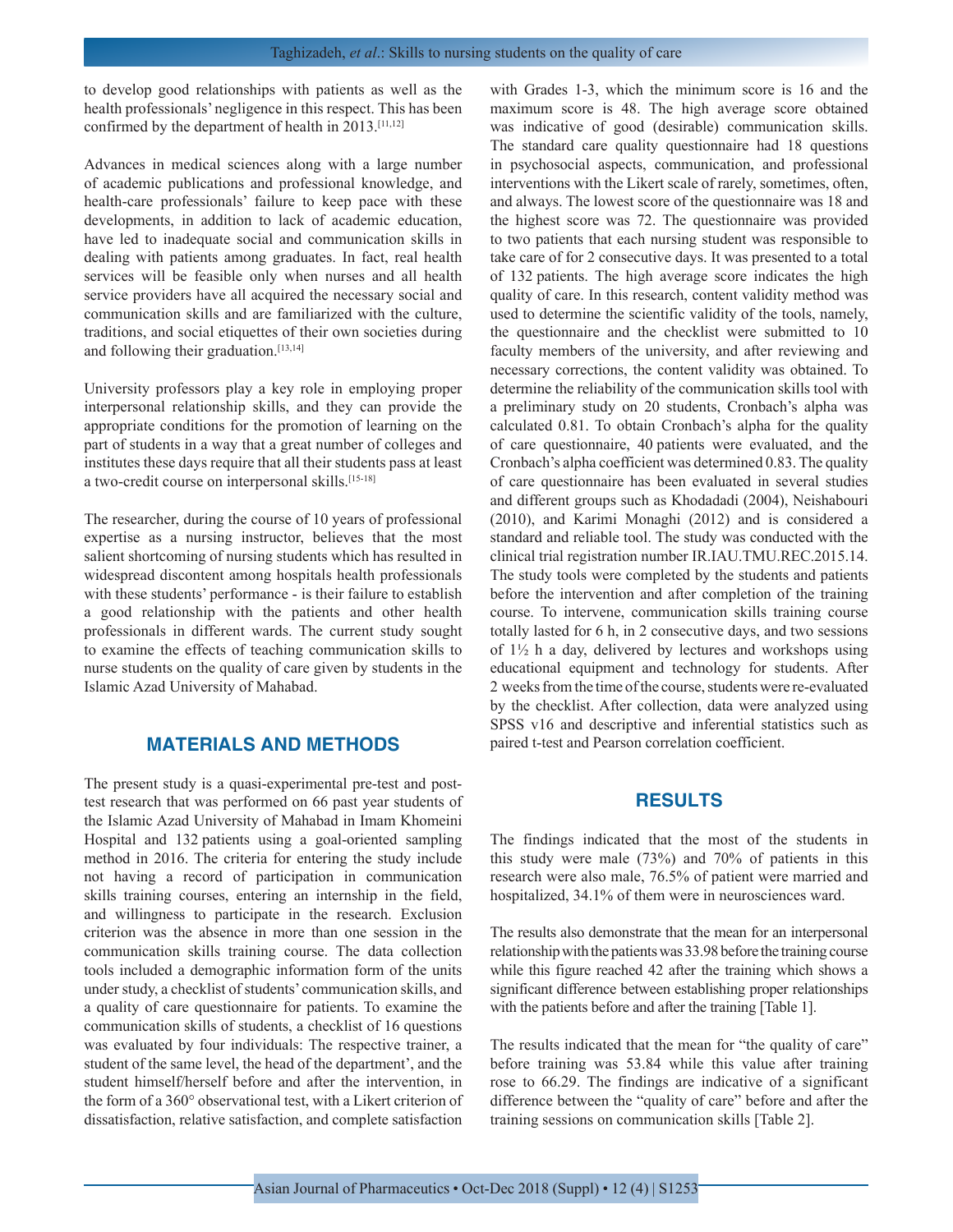| Table 1: Comparing communication skills before and<br>after training sessions |    |                 |                          |  |  |
|-------------------------------------------------------------------------------|----|-----------------|--------------------------|--|--|
| Variable                                                                      | n  | <b>Mean</b> ±SD | <b>Statistical index</b> |  |  |
| Score pre<br>communication skills                                             | 66 | $33.98 + 4.21$  | $t = -16.67$ df=65       |  |  |
| Score post<br>communication skills                                            | 66 | $42 + 2.79$     |                          |  |  |
| <b>Difference</b>                                                             | 66 | $8.02 \pm 1.42$ | $P \le 0.001$            |  |  |

| <b>Table 2:</b> Comparing quality of care for patients before<br>and after training sessions on communication skills |    |                   |                          |  |  |
|----------------------------------------------------------------------------------------------------------------------|----|-------------------|--------------------------|--|--|
| <b>Variable</b>                                                                                                      | n  | <b>Mean</b> ±SD   | <b>Statistical index</b> |  |  |
| Score pre quality<br>of care                                                                                         | 66 | $53.84 \pm 10.62$ | $t=-13.98$ df=65         |  |  |
| Score post<br>quality of care                                                                                        | 66 | $66.29 + 5.37$    | $P \le 0.001$            |  |  |
| <b>Difference</b>                                                                                                    | 66 | $12.45 + 5.25$    |                          |  |  |

The findings of this study also show that between difference mean score of communication skills and quality of care before and after the intervention were significant with the Pearson correlation coefficient ( $r = 0.53$ ;  $P \le 0.001$ ). In other words, there is a direct and significant relationship between the "quality of care" given to patients and "nursing students' communication skills."

## **DISCUSSION**

The findings indicate that there exists a statistically significant difference between the "quality of care" given to patients before and after the training sessions on communication skills; thus, the main hypothesis of the study is confirmed. This is indicative of the salient impact of training communication skills on the "quality of care." These results are accordant with the findings of studies conducted by Karimi *et al*. [19] In a study conducted by Khodadadi *et al*. in Tabriz, Iran, the "Communication Skills Training on Quality of Care" intervention was implemented on the nurses and then communication skills were assessed. The findings showed a statistically significant difference between the rate of quality of care in patients with control and experimental groups after the intervention.[20] They all came up with the findings that the mean score for "quality of care" for the group who received training on "communication skills" changed after the training sessions. The findings indicated a statistically significant difference between developing the proper relationship with patients before and after the training sessions on the part of the patients. Therefore, the relationship between training and enhanced communication skills was confirmed. In a study directed by Edwards *et al*. in Canada, the "Therapeutic relationships" intervention was done on the nurses' practice, and then the nurses' communication skills were evaluated. Results showed that communication skill

training leads to an increase in communication skills level in nurses who are consistent with the results of the present study.[22] Peyman *et al*. carried out a study and found that there exists a significant difference between scores obtained from four areas of (1) general aspects of relationship, (2) psychological support, (3) therapeutic relationship, and (4) nonverbal communication realized in "communication skills questionnaire" before and after intervention.[21] Karimi *et al*. also demonstrated that enhanced communication skills of nurses led to improved quality of medical care.<sup>[19]</sup> Roter *et al*.<sup>[23]</sup> found that teaching "communication skills" can result in more effective relationships between health professionals and culminate in the promotion of effective relationships. In a research conducted by Rowan in the USA, the communication skills education was conducted on medical personnel that ultimately caused an increase in their level of communication skills.[24]

The findings of this study demonstrated that the mean score for "quality of care" after training on communication skills increased in comparison with that of the pre-training stage. Besides, the mean score for the communication dimension increased after the training sessions as opposed to the pretraining mean score. There was also a significant correlation between communication skills and the "quality of care" students'.

The Pearson correlation coefficient revealed that there is a positive and significant relationship between the two variables of the "nursing students' communication skills" and the "quality of care" given to patients both before and after the intervention; that is as the students' communication skills increase, the quality of care given to patients will enhance accordingly. This is in agreement with the study of Nasiripour and Saeedzadeh that communication skills are correlated with the quality of clinical care in the respective hospitals.<sup>[7]</sup>

#### **CONCLUSION**

Considering the findings on the role of "communication skills" in enhancing the quality of nursing care, it is recommended that the instructors and professors in the field of nursing, who are responsible for designing syllabi and clinical education, incorporate "communication skills" into their instructional programs so that the nursing students acquire the requisite experience in the field before entering into this profession. Furthermore, it seems that training like communication skills should be followed up after the students' graduation which could, in turn, result in the good rapport between nurses and patients and more satisfaction on the part of the patients.

## **ACKNOWLEDGMENT**

Hereby, the authors would like to sincerely thank all the staff who participated in this study and all the students who